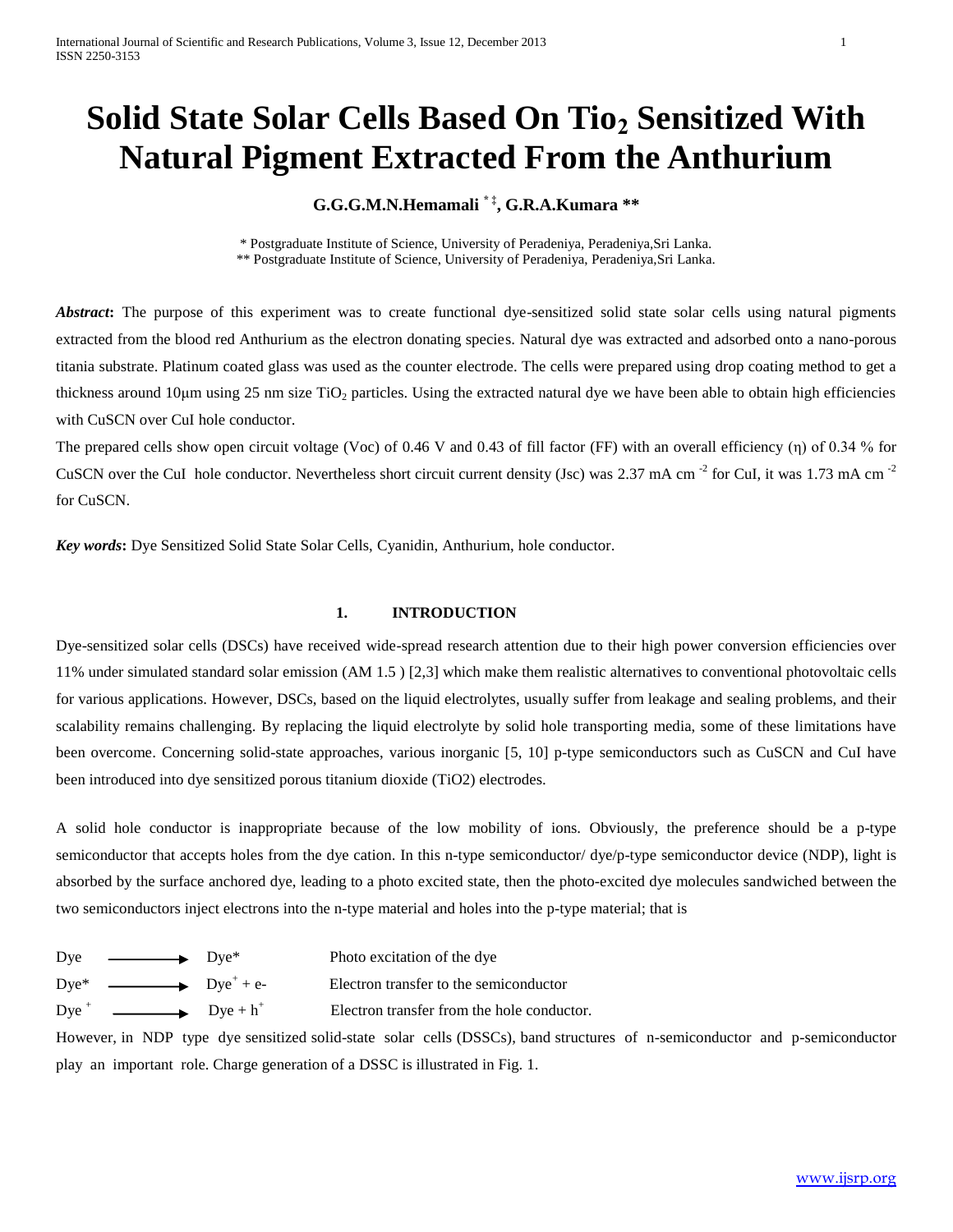

n-semiconductor

Figure 1. Charge generation of a NDP type solid-state solar cell

Resulting a photocurrent in the cell, the vacancy exists in the dye molecule is immediately neutralized from accepting an electron from the inner band of the p-type semiconductor. Several natural pigments [6] have been recognized as suitable sensitizers for fabricating DSSCs. Among them pigments based on Cyanidin was identified as a better sensitizer for DSSCs prepared using CuI and CuSCN.

In this work TiO<sub>2</sub> based DSSCs were prepared and have been tested for natural dyes extracted from blood red Anthurium with CuSCN and CuI hole conductors.

## **II. EXPERIMENT**

Nano-porous layers of TiO<sub>2</sub> were coated on fluorine-doped tin oxide (FTO) glass (1.5 cm x 2 cm) by the following method. First Titanium tetraisopropoxide (5.00ml), Glacial Acetic Acid (5.50ml), and Iso-propyl Alchohol (20.00ml) were mixed in to a ceramic motor and ground well to disperse all reagents in the medium. Then distilled water (5.00ml) was added quickly to the solution mixture. Gelatinous form was occurred in this step. P25 Degussa  $TiO<sub>2</sub>$  powder (0.650 g) was added to the mixture and ground until the gelatinous solution become thicker solution of  $TiO<sub>2</sub>$ . The prepared paste was coated on an FTO glass by using drop coating method with an approximate thickness of 10-12 micrometre with  $1 \text{cm}^2$  cell area. Then the coated plate was annealed at 500 °C for 30 min.

The following method was used to obtain natural pigment from blood red Anthurium flowers. Petals of the flowers were freezed over night and boiled with 25% acetic acid. This process hydrolyses the glycoside yielding cyanidin acetate [5]. Absorption spectra (obtained using a Shimatzu UV 1800 spectrophotometer) also confirmed that cyanidin contained in the dye.

Nano-porous TiO<sub>2</sub> electrodes were coated with pigment by dipping them in the extracted dye from blood red Anthurium over night in a dark and sealed place. After this treatment the electrode surface acquired a bluish-red tint due to complexation of cyanidin with  $Ti<sup>4+</sup>$ ions on the Ti0<sub>2</sub> surface. Then pigment-adsorbed electrode was washed using acetonitrile and dried in air for few minutes.

CuI and CuSCN were deposited on the pigment-coated electrodes as described below. CuI solid can be dissolved in moisture free acetonitrile. Therefore a saturated solution of CuI was prepared by dissolving CuI in acetonitrile under sonification. This solution  $(-10.00 \text{ ml})$  was treated with a little amount of THT  $(-5 \text{ mg})$ . To coat CuI on the photoanode, first the dye coated plate was placed on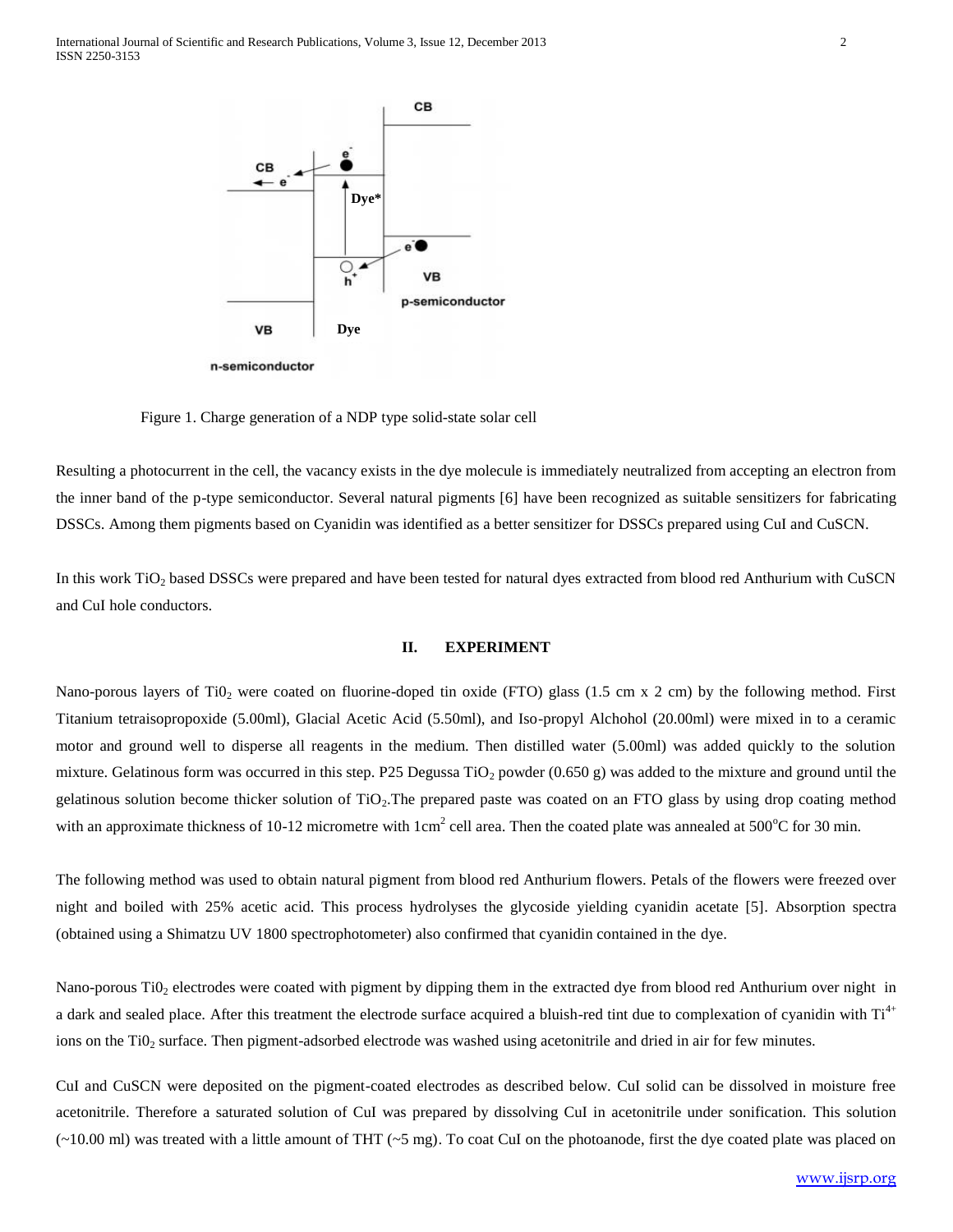a hotplate under  $110^{\circ}$ C temperature. Then the solution was lightly spread over the dyed surface using a dropper allowing evaporation of acetonitrile. This procedure was repeated until CuI surface gets filled just above the level of  $TiO<sub>2</sub>$  (can be optimized by measuring no change of *I*sc).

To prepare a structure modified CuSCN, first a pulp was prepared by mixing CuSCN (2.00g) in THT (2.0 ml) this pulp was dissolved in profile sulphide (15.00 ml). The solution was kept in a dark container. After few days, crystals were occurred in the container. Then the crystals were filtered out and mother liquor was used to fabricate in photo electrode as same as the procedure used in CuI deposition.

After depositing the CuSCN, the electrical contact was made by applying graphite powder onto the CuSCN surface. For CuI , no need to apply graphite. Then I-V measurements were carried out by applying a platinum coated glass plates on top of the CuSCN and CuI films. The current-voltage (I-V) characteristics of the cells at AM 1.5 (100 mW cm<sup>-2</sup>) simulated sunlight irradiation were recorded with a calibrated solar-cell evaluation system (PE Cell-PEC L 12).

### **III. RESULTS AND DISCUSSION**

In this work, the current voltage characteristic of solid-state dye sensitized solar cells based on CuI and CuSCN hole conductors are discussed. The influence of the TiO<sub>2</sub> film and natural dye extracted from blood red Anthurium are discussed as well.

Fig. 2 shows the absorption spectrum of an aqueous solution of the cyanidin contained natural dye is peaked at about 530 nm. UV-vis absorption spectrum of the dye was observed to understand the potency of the natural dye.



Figure 2. UV-vis absorption spectra of natural dye extraceted from blood red anthurium.

As a result of complexation with  $Ti^{4+}$  ions on the surface, cyanidin is strongly adsorbed on  $TiO_2$ .  $Ti^{4+}$  ions on the surface of  $TiO_2$  are bonded to hydroxyl groups, thus the cyanidin cation can readily complex with the surface  $Ti^{4+}$  ions by eliminating a proton (Fig. 3). Complexation of  $Ti^{4+}$  with benzene derivatives including several hydroxyl groups is well established. The surface complex is totally insoluble in any solvent and unaffected by strong acid and weak alkalis. Strong alkalis in the presence of oxygen denature the complex. The complete removal of the film is possible only by treatment with a strong oxidizing agent.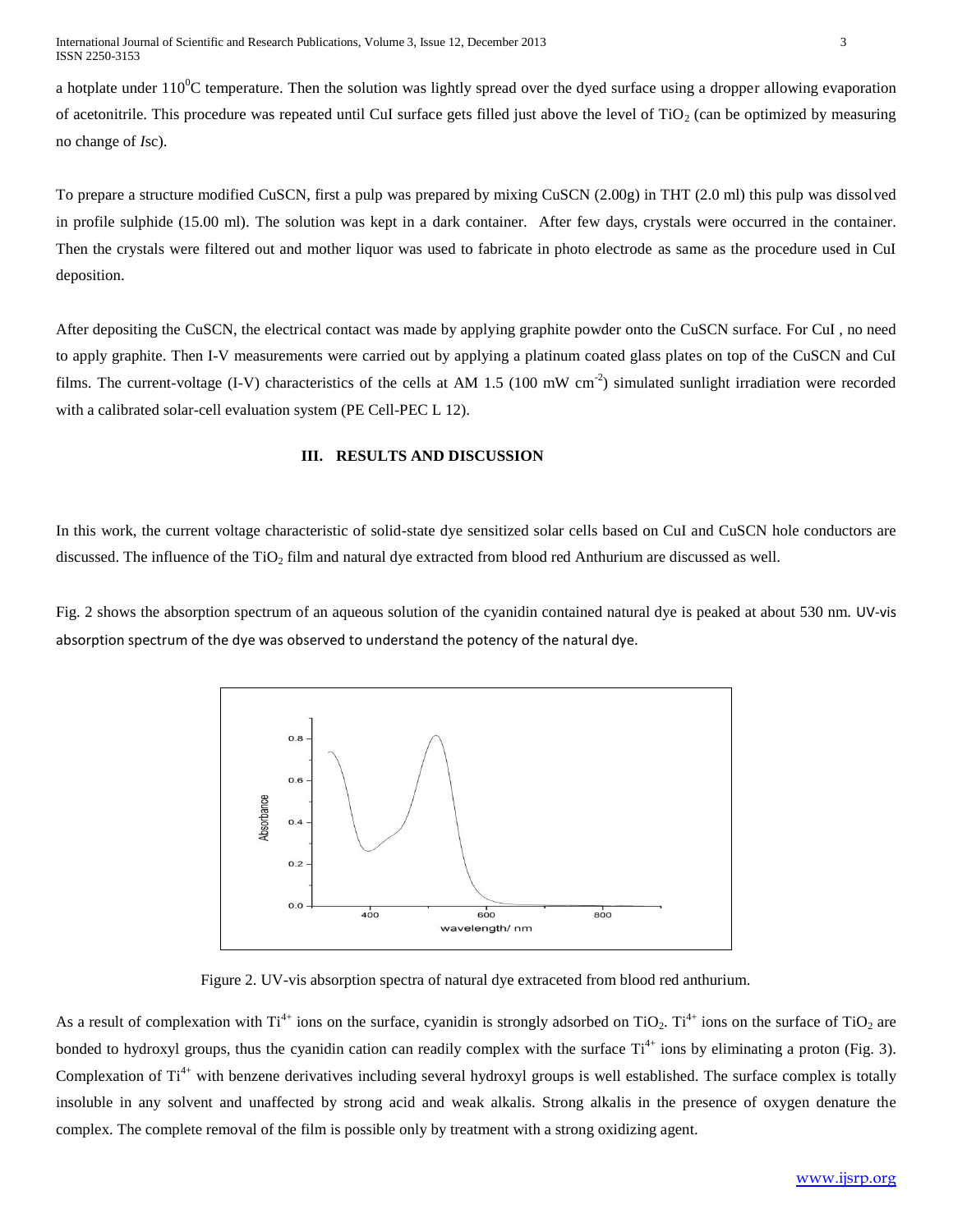

Figure 3. The mechanism of surface complexation of cyanidin with  $TiO<sub>2</sub>$ .

Under the irradiation with white light (100 mW cm−2) from AM 1.5 solar simulator, Photovoltaic tests of DSSCs were performed. The photoelectrochemical parameters of the DSSCs sensitized with natural dye are listed in Table 1 for the CuI and CuSCN hole conductors.

Table 1: Photovoltaic performances of the cells

| Dye used                                    | Electrolyte used | $J_{\rm sc}$ / mA cm <sup>-2</sup> | $V_{oc}$ / V | Fill Factor | Efficiency % |
|---------------------------------------------|------------------|------------------------------------|--------------|-------------|--------------|
| Natural Dye<br>extracted from<br>Anthurium) | CuSCN            | 1.73                               | 0.46         | 0.43        | 0.34         |
|                                             | CuI              | 2.37                               | 0.33         | 0.39        | 0.30         |

It indicates that, the prepared solid state solar cells show open circuit voltage (Voc) of 0.46 V and 0.43 of fill factor (FF) with an overall efficiency (η) of 0.34 % for CuSCN over the CuI hole conductor. Nevertheless short circuit current density (Jsc) was 2.37 mA cm  $^{-2}$  for CuI, it was 1.73 mA cm  $^{-2}$  for CuSCN.

Fig.4 shows the Variation of current-voltage curve of natural dye cyanidin based DSSCs for the two hole conductors. Experiment was conducted less than 1 sun illumination, (100 mW/cm2, and air mass 1.5).



Figure 4. I-V characteristic curve of the cells ( Red line for CuSCN and Black line for CuI )